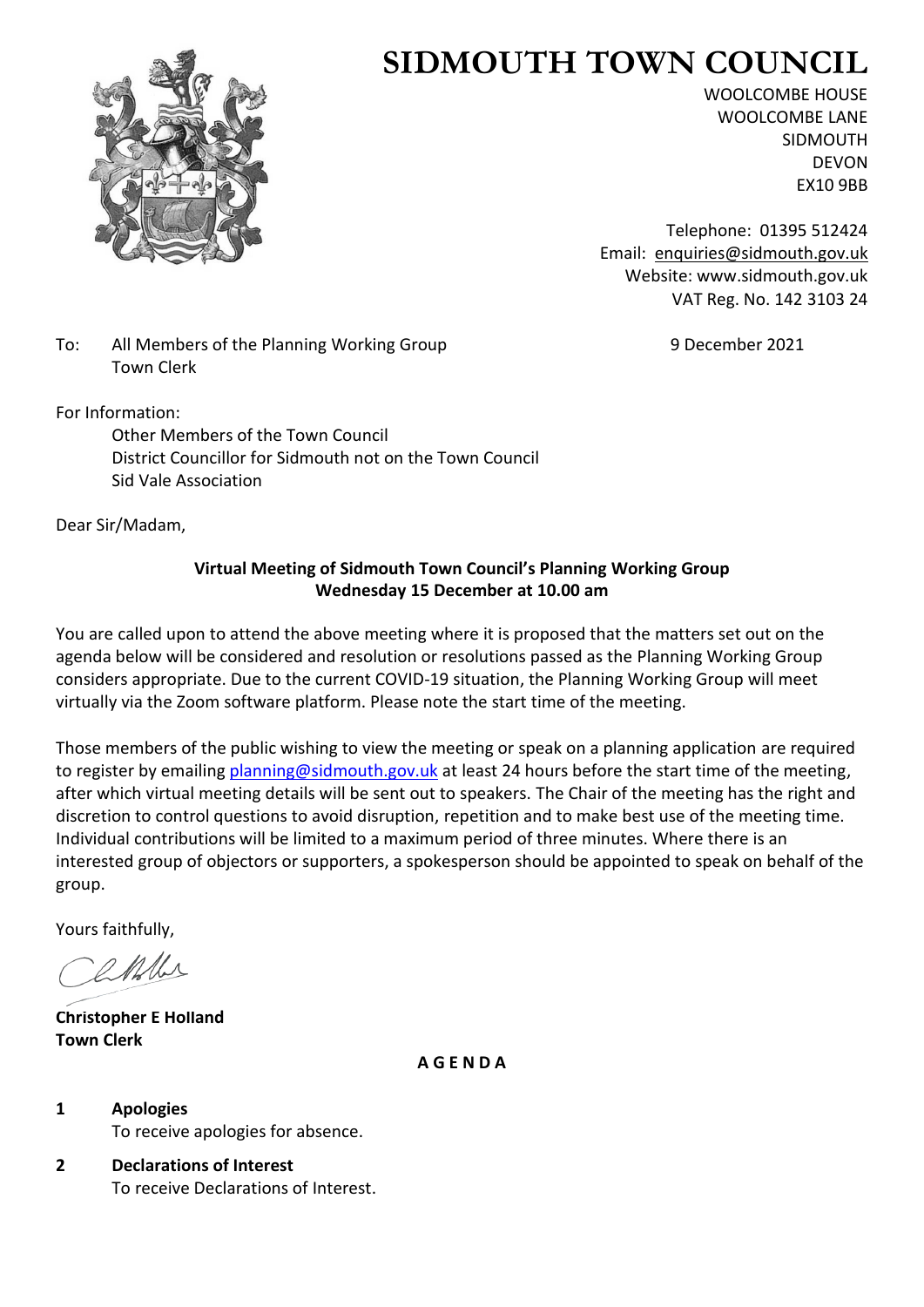## **3 Minutes**

To agree and delegate to the Chair of the Planning Working Group to sign as a true and accurate record, the Minutes of the Planning Committee meeting of 1 December 2021.

#### **4 District Council Members**

It is formally noted that the participation of those Councillors who are also members of the East Devon District Council in both the debate and subsequent vote is on the basis that the views expressed are preliminary views taking account of the information presently made available to the Town Council. The District Councillors reserve their final views on the application until they are in full possession of all the relevant arguments for and against.

#### **5 Applications for consideration – Statutory Obligations**

Town and Parish Councils are Statutory Consultees to the Local Planning Authority and as such do not make decisions apart from applications for advertising consents and trees. The Town Council's Planning Working Group is required to make known its willingness to support, or not, planning applications based on local knowledge and current planning policies in order that these views can be taken into account when the decision is made by the District Council as Planning Authority. In accordance with Sidmouth Town Council Standing Orders Item  $3(d) - (i)$  Members of the public may speak on each planning application on the agenda for up to three minutes.

#### **6 Urgent items or Amended Plans Received After Formulation of the Agenda.**

To receive a report from the Planning Clerk of any urgent planning items or amendments to planning applications received after formulation of the agenda.

#### **Applications for consideration**

| 7               | 21/3060/FUL<br>East Ward    | Mr Martin<br>Millmow        | Cambridge Cottage, Salcombe Road, Sidmouth, EX10 8PR.<br>Ground floor internal alterations with single storey side extension.                                                        |
|-----------------|-----------------------------|-----------------------------|--------------------------------------------------------------------------------------------------------------------------------------------------------------------------------------|
| 8               | 21/2763/DEM<br>North Ward   | Mr Dan<br>Smith             | Ikin & Oxenham Veterinary Surgeons, Chandlers Lane, Sidmouth, EX10<br>9BX. Prior approval for the demolition of derelict former stable to rear<br>gardens.                           |
| 9               | 21/3108/FUL<br>North Ward   | MrB<br>Harrold              | 189 Manstone Avenue, Sidmouth, EX10 9TL.<br>Rear two storey extension to dwelling house with associated internal<br>alterations.                                                     |
| 10              | 21/3182/FUL<br>North Ward   | Nick and<br>Jackie<br>Pratt | 6 Stevens Lane, Sidmouth EX10 9UL.<br>Construction of single storey rear extension.                                                                                                  |
| 11              | 21/3127/FUL<br>Primley Ward | Mr & Mrs<br>Caldwell        | 48 Tyrrell Mead Sidmouth EX10 9TR.<br>The creation of two off street parking spaces.                                                                                                 |
| 12 <sup>2</sup> | 21/3142/FUL<br>Primley Ward | Mr & Mrs<br>Norton          | 66 Fleming Avenue Sidmouth EX10 9NH.<br>Two storey side extension, single storey front extension and part<br>conversion of garage to habitable use with alterations to fenestration. |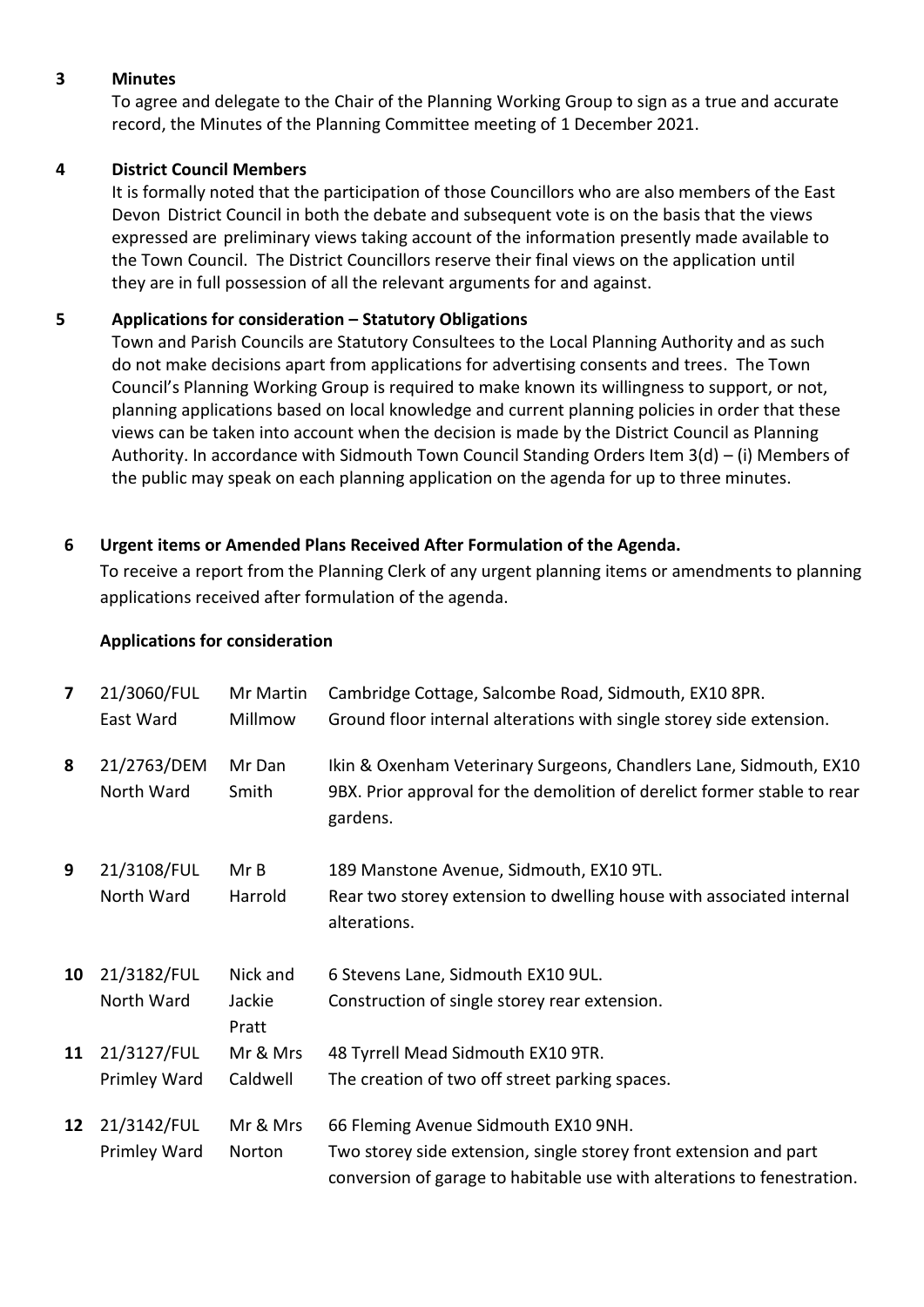| 13 | 21/3151/FUL<br>Salcombe<br>Regis Ward | Mrs Grace<br><b>Branch</b>  | 3 Sidleigh, Sid Road, Sidmouth EX10 9DE.<br>Proposed dormers to attached garage roof and main roof. Proposed<br>rooflights to shower room and bedroom; lowering of front elevation<br>windowsill in attic room and introduction of two picture windows to<br>south facing gable end. |
|----|---------------------------------------|-----------------------------|--------------------------------------------------------------------------------------------------------------------------------------------------------------------------------------------------------------------------------------------------------------------------------------|
| 14 | 21/3002/FUL<br>Sidford Ward           | Denning                     | Sidford Playing Fields, Byes Close, Sidford.<br>Erection of 3no lighting columns and provision of 15no new floodlighting<br>luminaires on the 3no new and 3no existing columns.                                                                                                      |
| 15 | 21/3154/FUL<br>Sidford Ward           | Samantha<br>Parker          | 2 Sid Vale Close Sidford EX10 9PH.<br>Single storey side extension.                                                                                                                                                                                                                  |
| 16 | 21/2653/FUL<br>Sidford Ward           | Ms Emma<br>Collett          | 3 Englands Close, Sidford EX10 9QS.<br>Single-storey side and rear extension. Proposed side extension with<br>eaves and ridge to match the existing house. Proposed rear extension to<br>be flat roof with parapet walls to 3 sides.                                                 |
| 17 | 21/3115/FUL<br>Sidford Ward           | Mr Fleet                    | Elm Way Cottage, Elm Way, Sidford, Sidmouth, EX10 9SY. Extension of<br>existing garage and lounge and loft extension.                                                                                                                                                                |
| 18 | 21/3096/FUL<br>South Ward             | Mr David<br><b>Blanning</b> | Windgates, Peak Hill Road, Sidmouth, EX10 ONW. Construction of new<br>double garage.                                                                                                                                                                                                 |
| 19 | 21/3160/FUL<br>South Ward             | <b>Brian</b><br>Sherlow     | Well Cottage, Gorseway, Convent Road, Sidmouth EX10 8RJ.<br>Construction of loft conversion with rear dormer, sunroom extension,<br>enlargement of parking area and internal alterations.                                                                                            |

## **20 Tree Preservation Orders**

None received at time of publication of agenda.

## **21 Trees in Conservation Areas**

To note the following proposed works to trees in a Conservation Area.

| a)           | 21/3054/TCA | Graham   | West Hayes, Convent Road, Sidmouth, EX10 8RL.                           |
|--------------|-------------|----------|-------------------------------------------------------------------------|
|              | South Ward  | Mitchell | T1, Yew: Prune because of excessive shading and beginning to encroach   |
|              |             |          | on property. Reduce crown of tree by approximately 1.5 metres in height |
|              |             |          | and approximately 1 metre all-round to leave finished crown dimensions  |
|              |             |          | of approximately 3.5 metres in height and 4 metres in lateral spread.   |
| $\mathbf{b}$ | 21/2983/TCA | Mr       | The Old Vicarage, Salcombe Regis, Sidmouth, EX10 OJH.                   |
|              | Salcombe    | Michael  | T1 Ash dbh 30 inches plus, has ADB, located on north side of swimming   |
|              | Regis Ward  | Parker   | pool, fell due to ADB T2 Ash dbh 30 inches plus, has ADB, located on    |
|              |             |          | south westerly side of property, fell due to ADB T3 Ash dbh 6 to 10     |
|              |             |          | inches, has ADB (previously coppiced) located on westerly side of       |
|              |             |          | swimming pool, fell due to ADB T4 Holly dbh 15 inches plus, covered in  |